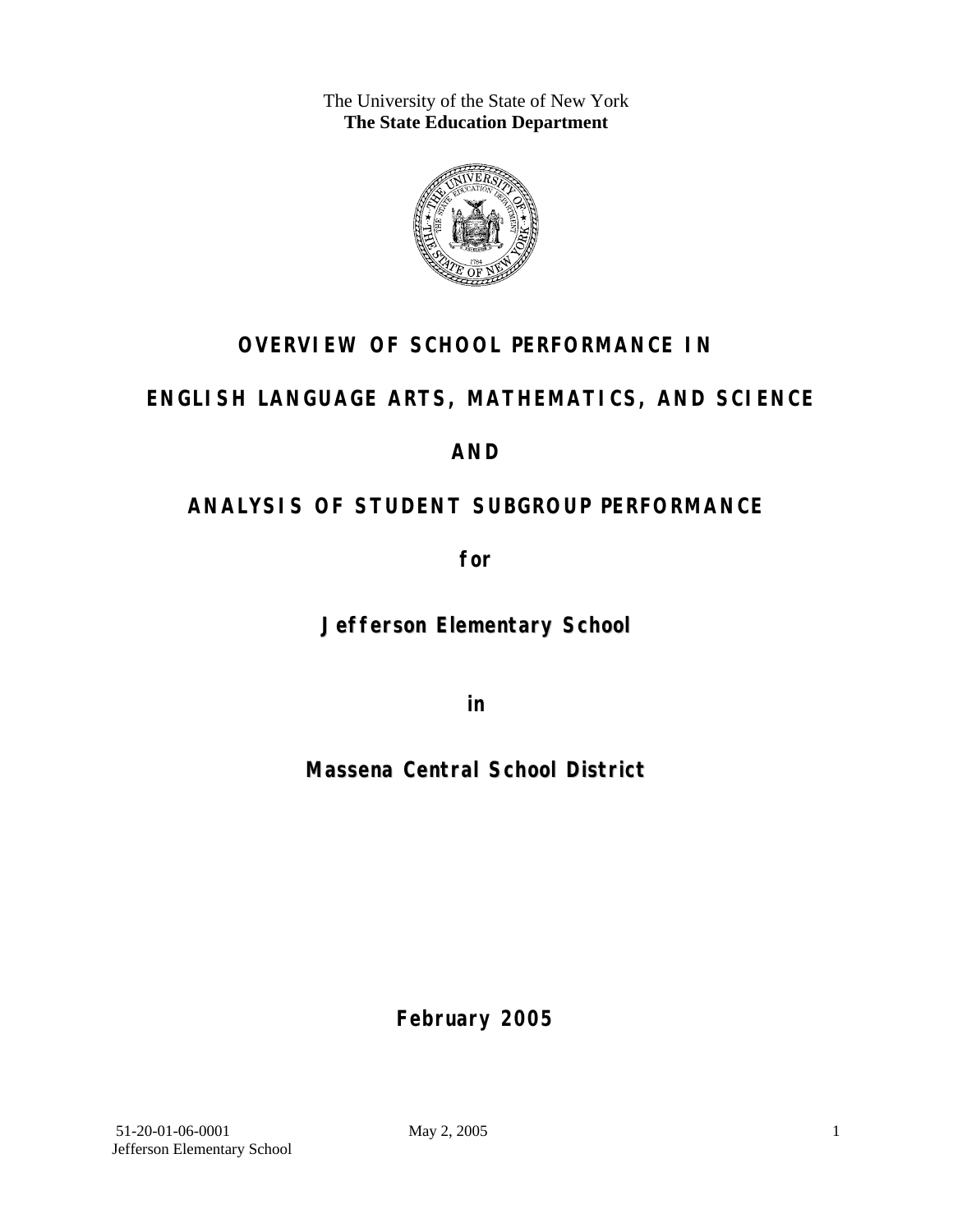#### **THE UNIVERSITY OF THE STATE OF NEW YORK**

#### **Regents of The University**

| Tonawanda             |
|-----------------------|
|                       |
| Staten Island         |
| New Rochelle          |
| Peru                  |
| <b>North Syracuse</b> |
| New York              |
| <b>Belle Harbor</b>   |
| <b>Buffalo</b>        |
| Hartsdale             |
| <b>Albany</b>         |
| <b>Bronx</b>          |
| <b>Binghamton</b>     |
| Rochester             |
| New York              |

### **President of The University and Commissioner of Education**

RICHARD P. MILLS

**Deputy Commissioner for Elementary, Middle, Secondary and Continuing Education**  JAMES A. KADAMUS

#### **Assistant Commissioner for Standards, Assessment and Reporting**  DAVID M. ABRAMS

**Coordinator, Information and Reporting Services** 

MARTHA P. MUSSER

The State Education Department does not discriminate on the basis of age, color, religion, creed, disability, marital status, veteran status, national origin, race, gender, genetic predisposition or carrier status, or sexual orientation in its educational programs, services and activities. Portions of this publication can be made available in a variety of formats, including braille, large print or audio tape, upon request. Inquiries concerning this policy of nondiscrimination should be directed to the Department's Office for Diversity, Ethics, and Access, Room 530, Education Building, Albany, NY 12234. **Requests for additional copies of this publication may be made by contacting the Publications Sales Desk, Room 309, Education Building, Albany, NY 12234.** 

Please address all correspondence about this report that is not related to data corrections to:

*School Report Card Coordinator Information and Reporting Services Team New York State Education Department Room 863 EBA 89 Washington Avenue Albany, NY 12234*  E-mail: *RPTCARD@mail.nysed.gov*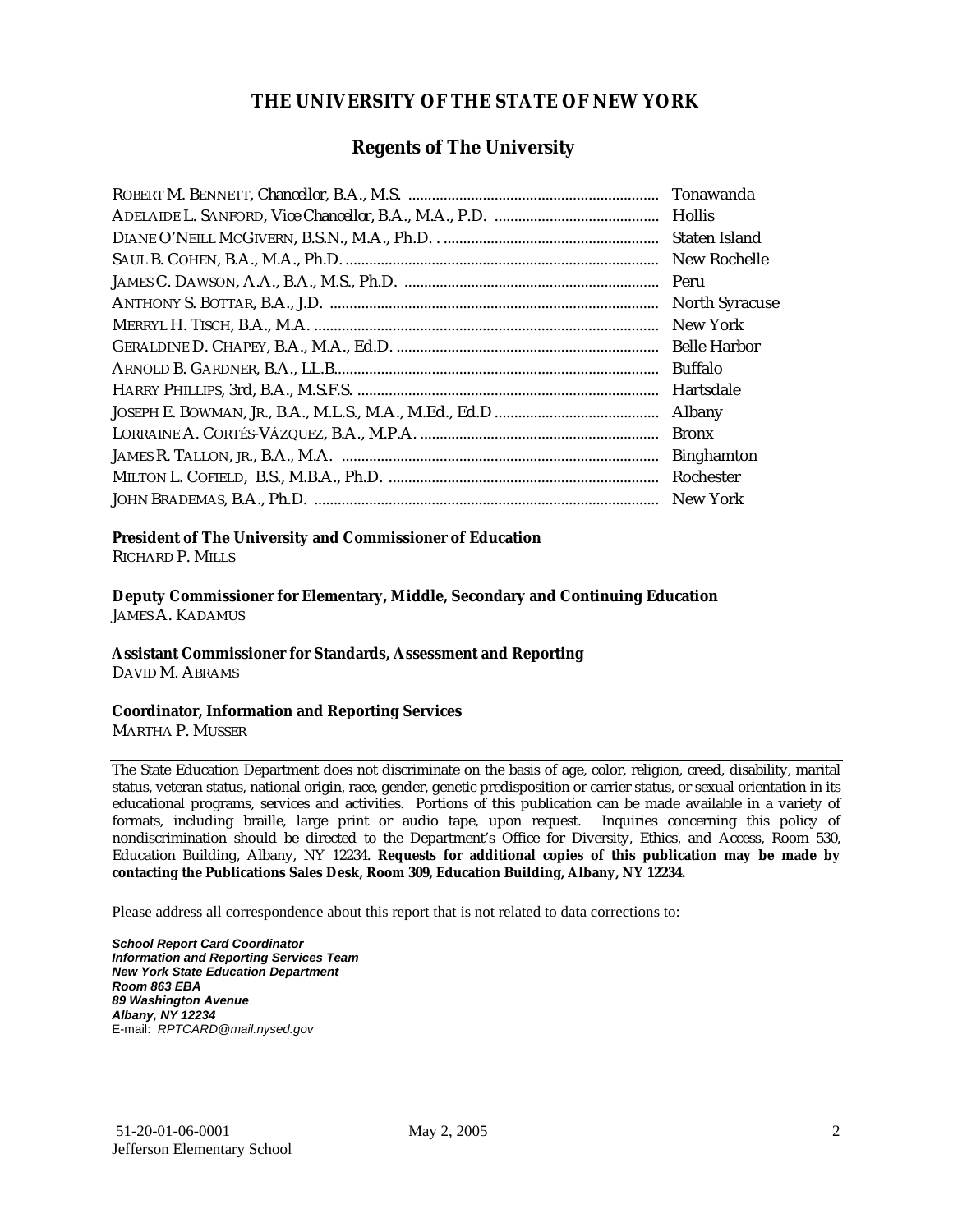The *New York State School Report Card* is an important part of the Board of Regents effort to raise learning standards for all students. It provides information to the public on student performance and other measures of school and district performance. Knowledge gained from the school report card on a school's strengths and weaknesses can be used to improve instruction and services to students.

The *New York State School Report Card* consists of three parts: the *Overview of School Performance in English Language Arts, Mathematics, and Science and Analysis of Student Subgroup Performance,* the *Comprehensive Information Report,* and the *Accountability Status Report*. The *Overview and Analysis* presents performance data on measures required by the federal No Child Left Behind Act: English, mathematics, science, and graduation rate. Performance data on other State assessments can be found in the *Comprehensive Information Report*. The *Accountability Status Report* provides information as to whether a school is making adequate progress toward enabling all students to achieve proficiency in English and mathematics.

State assessments are designed to help ensure that all students reach high learning standards. They show whether students are getting the foundation knowledge they need to succeed at the elementary, middle, and commencement levels and beyond. The State requires that students who are not making appropriate progress toward the standards receive academic intervention services.

In the *Overview*, performance on the elementary- and middle-level assessments in English language arts, mathematics, and science is reported in terms of mean scores and the percentage of students scoring at each of the four levels. These levels indicate performance on the standards from seriously deficient to advanced proficiency. Regents examination scores are reported in four score ranges. Scores of 65 to 100 are passing; scores of 55 to 64 earn credit toward a local diploma (with the approval of the local board of education). Though each elementary- and middle-level assessment is administered to students in a specific grade, secondary-level assessments are taken by students when they complete the coursework for the core curriculum. Therefore, the performance of students at the secondary level is measured for a student cohort rather than a group of students at a particular grade level. Students are grouped in cohorts according to the year in which they first entered grade 9.

The assessment data in the *Overview and Analysis* are for all tested students in the school, including general-education students and students with disabilities. In the *Overview*, each school's performance is compared with that of schools similar in grade level, district resources, and student needs as indicated by income and limited English proficiency (LEP) status. Each district's performance is compared with that of all public schools statewide. In the *Analysis*, performance is disaggregated by race/ethnicity, disability status, gender, LEP status, income level, and migrant status.

Explanations of terms referred to or symbols used in this part of the school report card may be found in the glossary on the last page. Further information on the school report card may be found in the guide, *Understanding Your School Report Card: February 2005*, available on the Information and Reporting Services Web site at www.emsc.nysed.gov/irts.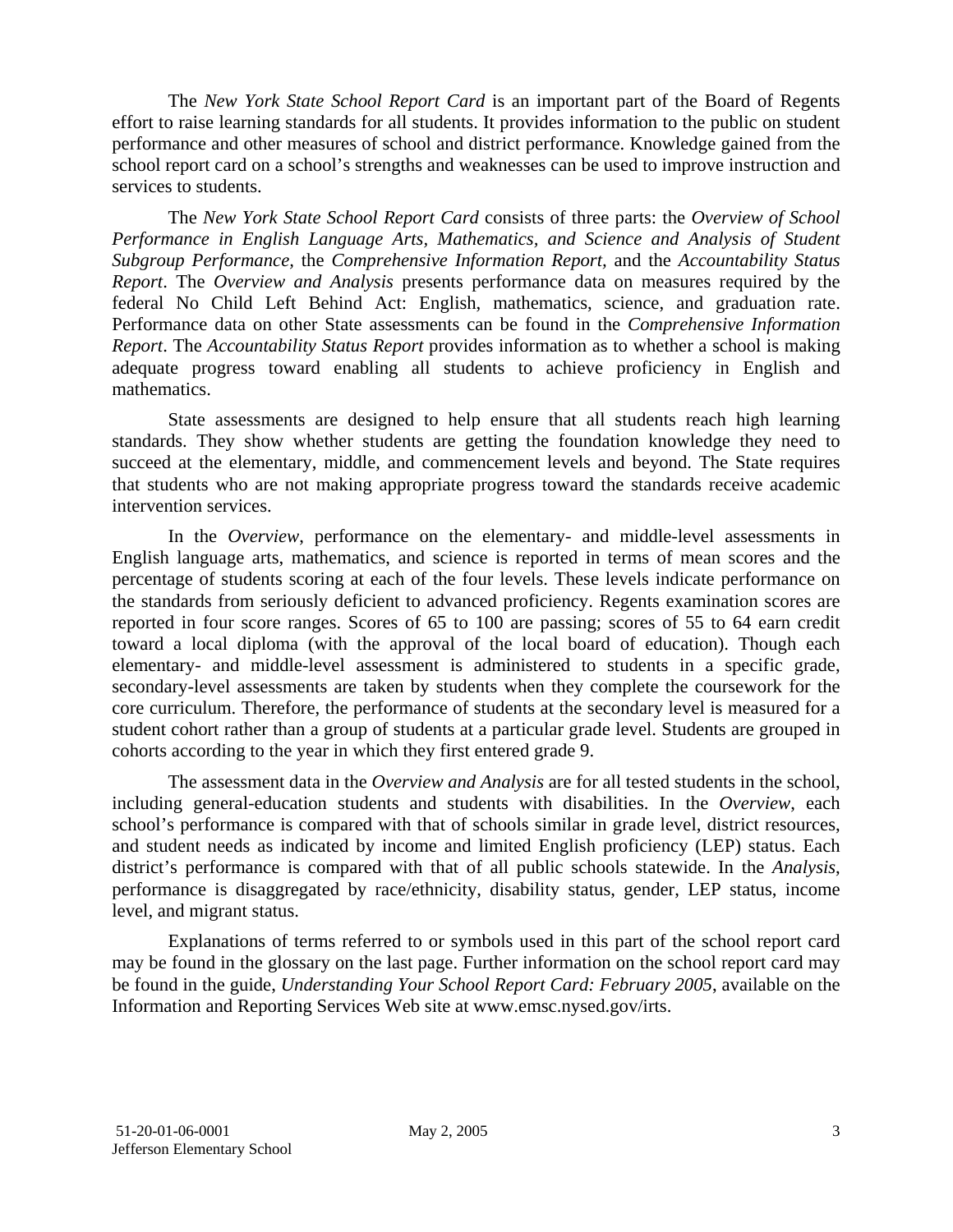# **Overview of School Performance in English Language Arts, Mathematics, and Science**

#### **School Profile**

| Principal:<br>Duane Richards |             | (315)764-3730<br>Phone:   |
|------------------------------|-------------|---------------------------|
| ' Organization               | Grade Range | <b>Student Enrollment</b> |
| 2003-04                      | $K-6$       | 461                       |

| 2002–03 School District-wide Total Expenditure per Pupil | \$10,616 |
|----------------------------------------------------------|----------|
|----------------------------------------------------------|----------|

### **2003–04 Core Classes Taught by Highly Qualified Teachers\***

| <b>Total Number of</b><br><b>Core Classes</b> | <b>Percent Taught</b><br>by Highly<br>Qualified<br><b>Teachers</b> |
|-----------------------------------------------|--------------------------------------------------------------------|
| 15                                            | ጸበ%                                                                |

\*To meet the federal definition of "highly qualified," public school teachers of core academic subjects must have at least a bachelor's degree and be State certified for and demonstrate subject matter competency in the core academic subject(s) they teach.

#### **2003–04 Teachers with No Valid Teaching Certificate\***

| <b>Total Number of</b><br><b>Teachers</b> | <b>Percent with No</b><br><b>Valid Teaching</b><br><b>Certificate</b> |
|-------------------------------------------|-----------------------------------------------------------------------|
| 31                                        | 0%                                                                    |
| $\mathbf{A}$<br>$\cdots$                  |                                                                       |

\*Includes teachers with a modified temporary license.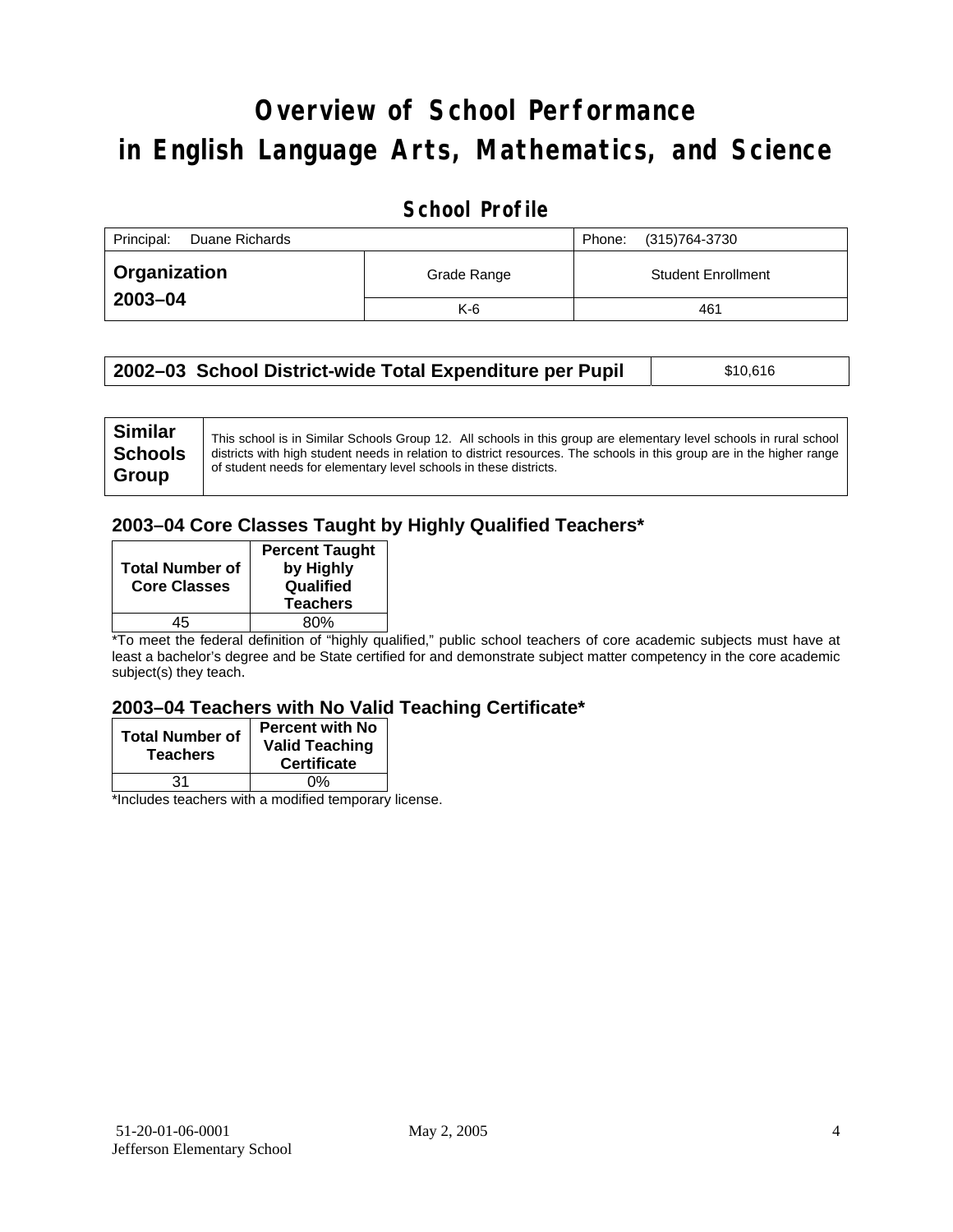English Language Arts



|                                             |                    | <b>Counts of Students</b> |                    |                    |                     |                   |
|---------------------------------------------|--------------------|---------------------------|--------------------|--------------------|---------------------|-------------------|
| <b>Performance at</b><br><b>This School</b> | Level 1<br>455-602 | Level 2<br>603-644        | Level 3<br>645-691 | Level 4<br>692-800 | <b>Total Tested</b> | <b>Mean Score</b> |
| Jan-Feb 2002                                |                    | 15                        | 30                 | 13                 | 63                  | 662               |
| Feb 2003                                    |                    | 19                        | 32                 | 12                 | 67                  | 657               |
| <b>Feb 2004</b>                             |                    | 34                        | 35                 | 5                  | 78                  | 645               |

| Elementary-Level English Language Arts Levels — Listening, Reading, and Writing Standards |                                                                                                           |  |  |
|-------------------------------------------------------------------------------------------|-----------------------------------------------------------------------------------------------------------|--|--|
| Level 4                                                                                   | These students exceed the standards and are moving toward high performance on the Regents examination.    |  |  |
| Level 3                                                                                   | These students meet the standards and, with continued steady growth, should pass the Regents examination. |  |  |
| Level 2                                                                                   | These students <b>need extra help</b> to meet the standards and pass the Regents examination.             |  |  |
| Level 1                                                                                   | These students have serious academic deficiencies.                                                        |  |  |

**Performance of Limited English Proficient Students Taking the New York State English as a Second Language Achievement Test (NYSESLAT) as the Measure of English Language Arts Achievement**

| Grade 4 | Level 1 | Level 2 | Level 3 | Level 4 | <b>Total Tested</b> |
|---------|---------|---------|---------|---------|---------------------|
| 2004    |         |         |         |         |                     |

**Performance of Students with Severe Disabilities on the New York State Alternate Assessment (NYSAA) in English** 

| <b>Elementary Level</b> | AA–Level | <b>AA-Level 2</b> | AA-Level 3 | AA–Level 4 | <b>Total Tested</b> |
|-------------------------|----------|-------------------|------------|------------|---------------------|
| 2003-04                 |          |                   |            |            |                     |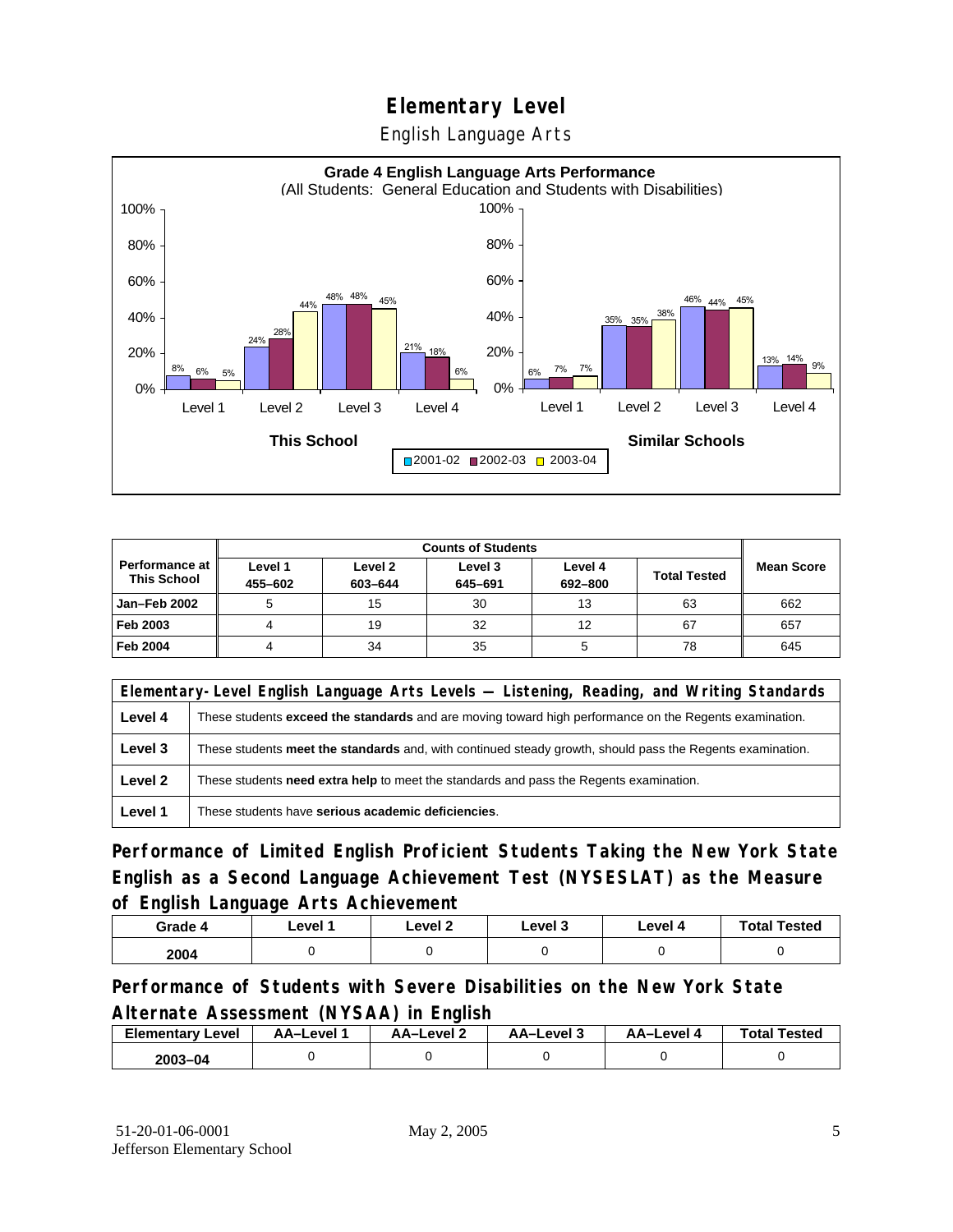#### Mathematics



|                                             |                    | <b>Counts of Students</b> |                    |                    |                     |                   |  |
|---------------------------------------------|--------------------|---------------------------|--------------------|--------------------|---------------------|-------------------|--|
| <b>Performance at</b><br><b>This School</b> | Level 1<br>448-601 | Level 2<br>602-636        | Level 3<br>637-677 | Level 4<br>678-810 | <b>Total Tested</b> | <b>Mean Score</b> |  |
| May 2002                                    |                    | 13                        | 37                 | 13                 | 65                  | 654               |  |
| May 2003                                    |                    |                           | 40                 | 16                 | 69                  | 659               |  |
| May 2004                                    |                    |                           | 56                 | 12                 |                     | 657               |  |

|         | Elementary-Level Mathematics Levels -                                                                         |  |  |
|---------|---------------------------------------------------------------------------------------------------------------|--|--|
|         | Knowledge, Reasoning, and Problem-Solving Standards                                                           |  |  |
| Level 4 | These students <b>exceed the standards</b> and are moving toward high performance on the Regents examination. |  |  |
| Level 3 | These students meet the standards and, with continued steady growth, should pass the Regents examination.     |  |  |
| Level 2 | These students need extra help to meet the standards and pass the Regents examination.                        |  |  |
| Level 1 | These students have serious academic deficiencies.                                                            |  |  |

#### **Performance of Students with Severe Disabilities on the New York State Alternate Assessment (NYSAA) in Mathematics**

| <b>Elementary Level</b> | AA-Level | AA-Level 2 | AA-Level 3 | AA–Level 4 | <b>Total Tested</b> |
|-------------------------|----------|------------|------------|------------|---------------------|
| $2003 - 04$             |          |            |            |            |                     |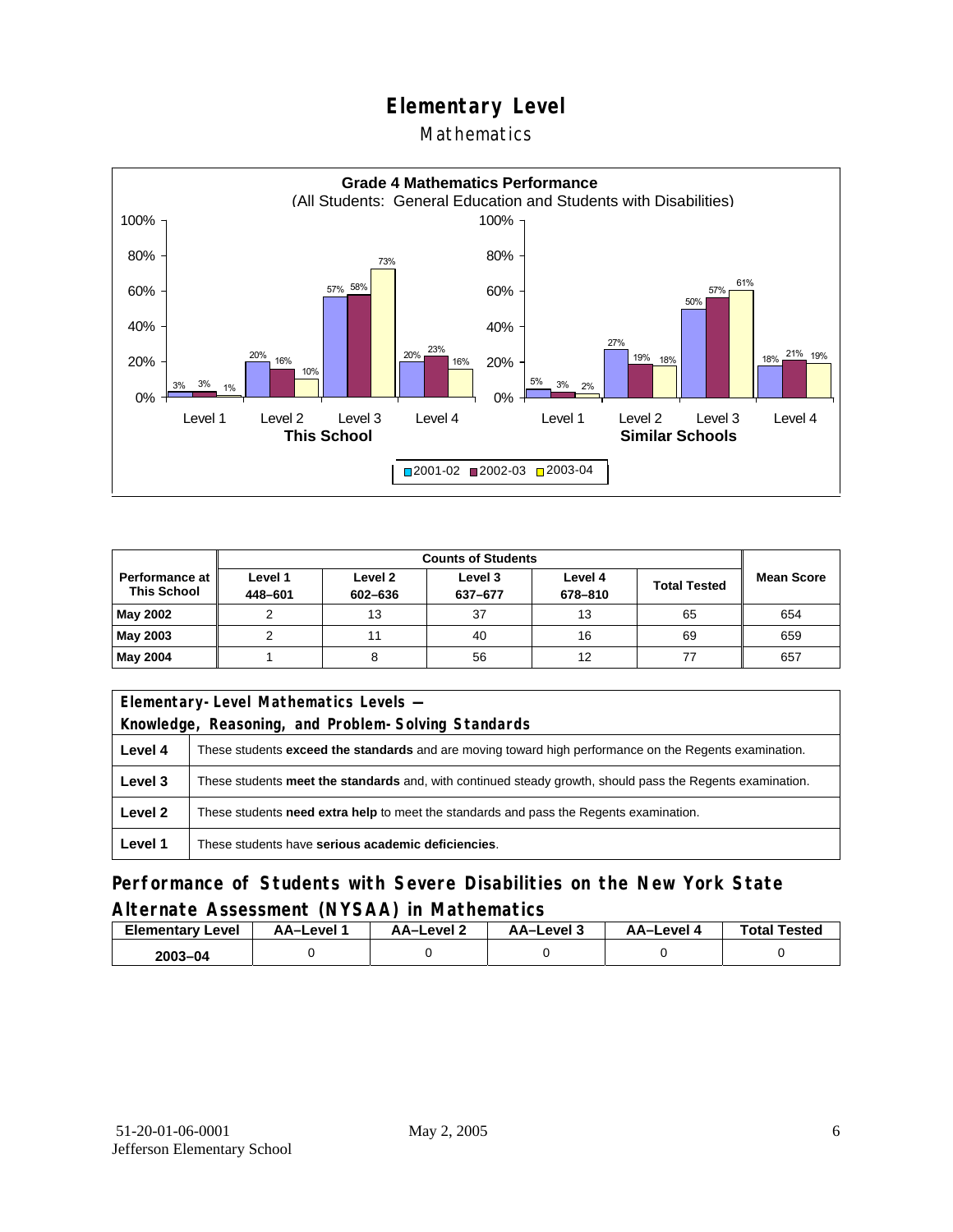Science\*



|                                             | <b>Counts of Students</b> |                      |                      |                   |                     |                   |  |  |
|---------------------------------------------|---------------------------|----------------------|----------------------|-------------------|---------------------|-------------------|--|--|
| <b>Performance at</b><br><b>This School</b> | Level 1<br>0-44           | Level 2<br>$45 - 64$ | Level 3<br>$65 - 84$ | Level 4<br>85-100 | <b>Total Tested</b> | <b>Mean Score</b> |  |  |
| May 2004                                    |                           |                      | 43                   | 26                |                     | 79                |  |  |

| Elementary-Level Science Levels -                   |                                                                                                               |  |  |  |  |  |  |
|-----------------------------------------------------|---------------------------------------------------------------------------------------------------------------|--|--|--|--|--|--|
| Knowledge, Reasoning, and Problem-Solving Standards |                                                                                                               |  |  |  |  |  |  |
| Level 4                                             | These students <b>exceed the standards</b> and are moving toward high performance on the Regents examination. |  |  |  |  |  |  |
| Level 3                                             | These students meet the standards and, with continued steady growth, should pass the Regents examination.     |  |  |  |  |  |  |
| Level 2                                             | These students <b>need extra help</b> to meet the standards and pass the Regents examination.                 |  |  |  |  |  |  |
| Level 1                                             | These students have serious academic deficiencies.                                                            |  |  |  |  |  |  |

#### **Performance of Students with Severe Disabilities on the New York State Alternate Assessment (NYSAA) in Science**

| <b>Elementary Level</b> | AA-Level | AA–Level ∠ | د AA–Level | AA-Level 4 | <b>Total Tested</b> |
|-------------------------|----------|------------|------------|------------|---------------------|
| 2003-04                 |          |            |            |            |                     |

\*Only one year of data is shown because a new assessment in elementary-level science was administered for the first time in 2003–04.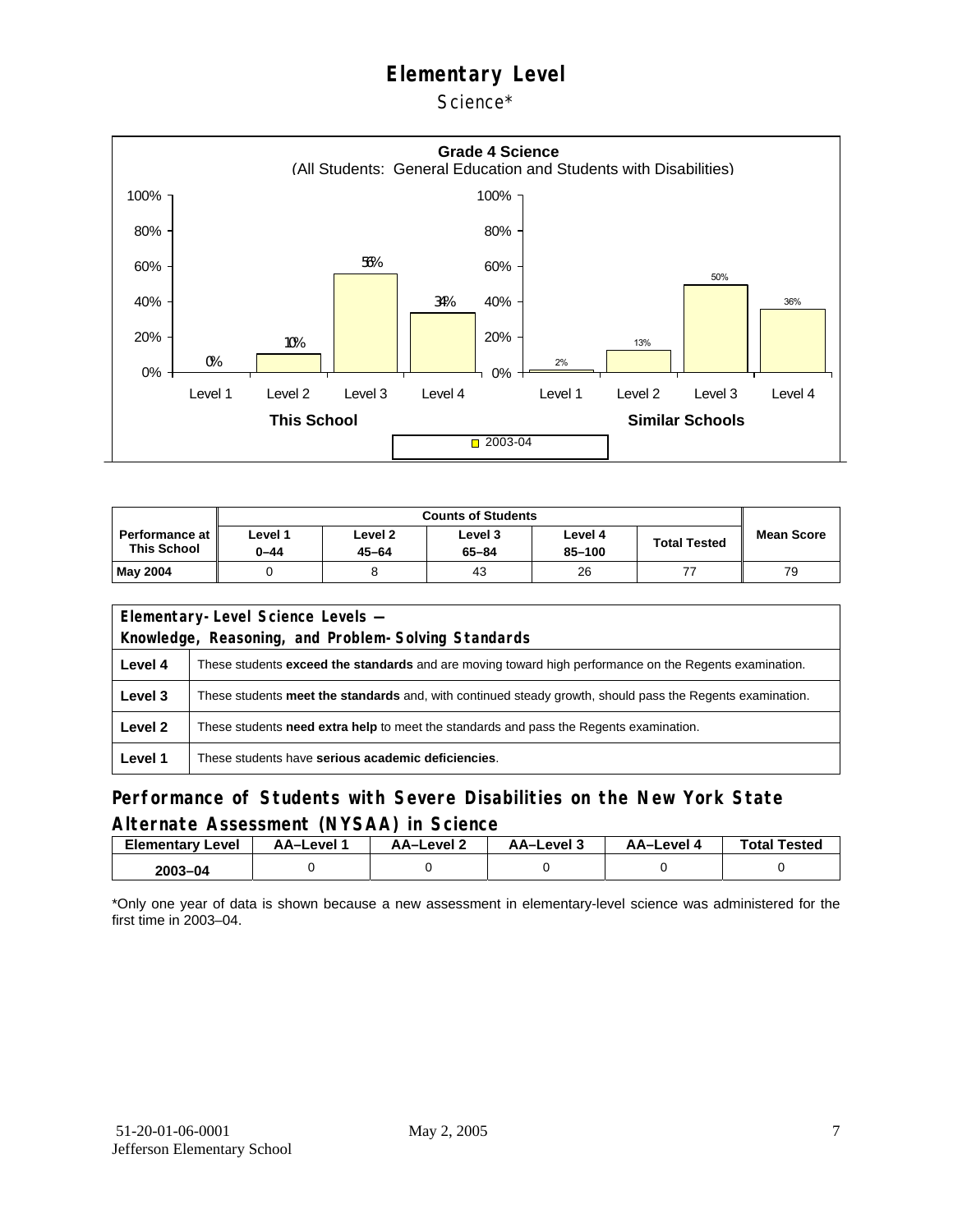## **Analysis of Student Subgroup Performance**

Historically, on State assessments the average performance of Black, Hispanic, and Native American students has been lower than that of White and Asian students. Similarly, students from lowincome families have not performed as well as those from higher income families. A high priority of the Board of Regents is to eliminate these gaps in student performance. In addition, Title I of the federal Elementary and Secondary Education Act includes explicit requirements "to ensure that students served by Title I are given the same opportunity to achieve to high standards and are held to the same high expectations as all students in each State."

This section of the school report card provides performance data for two years by racial/ethnic group, disability status, gender, English proficiency status, income level, and migrant status. The purpose of the student subgroup analyses is to determine if students who perform below the standards in any school tend to fall into particular groups, such as minority students, limited English proficient students, or economically disadvantaged students. If these analyses provide evidence that students in one of the groups achieve at a lower level than other students, the school and community should examine the reasons for this lower performance and make necessary changes in curriculum, instruction, and student support services to remedy these performance gaps. If your school did not report data for the 2003–04 school year for a subject and grade, a table showing data for subgroups in that subject and grade will not be included in the *Analysis*.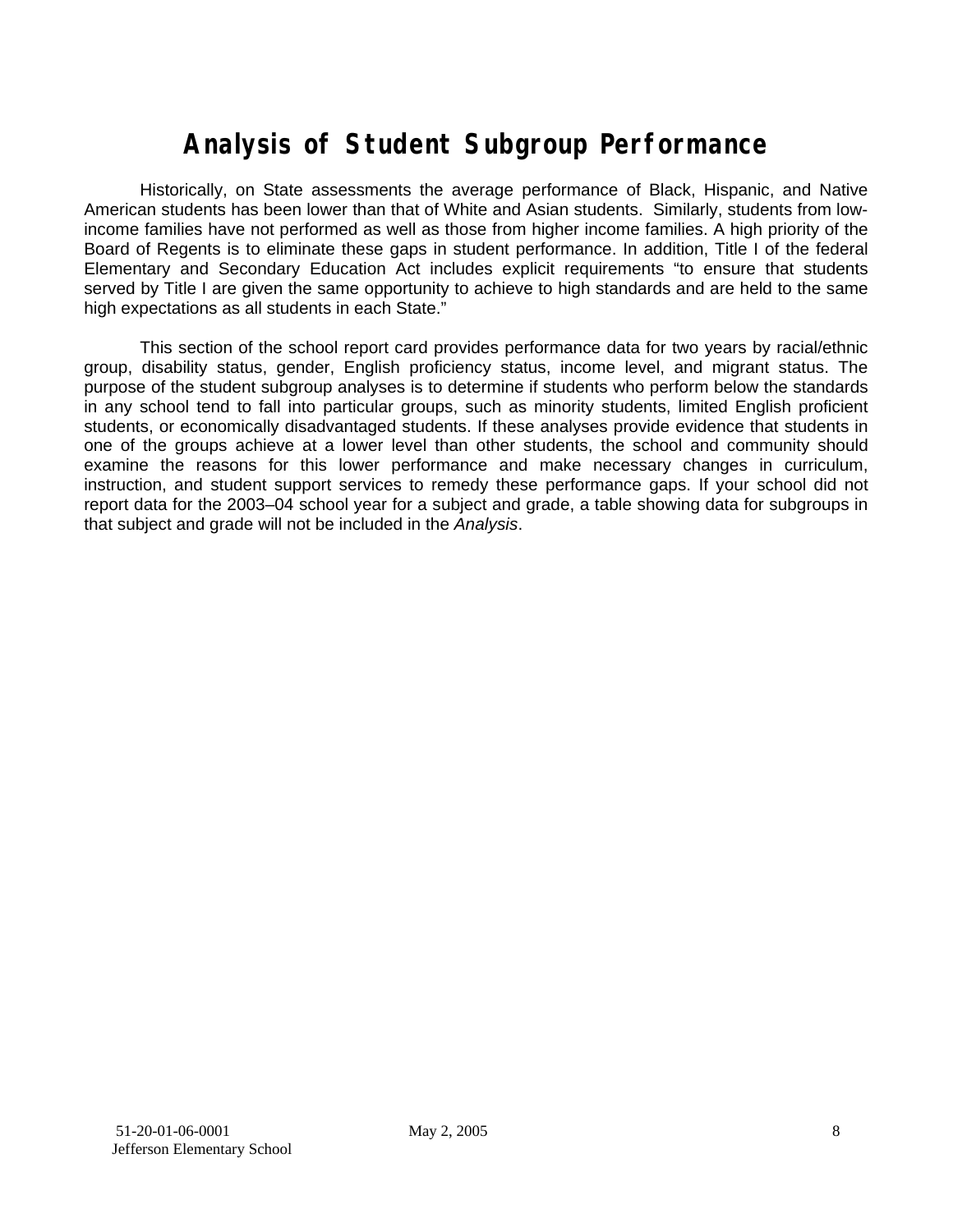### English Language Arts

|                                              |                                                                                   |             | $2002 - 03$ |       | 2003-04                                                           |         |             |             |  |
|----------------------------------------------|-----------------------------------------------------------------------------------|-------------|-------------|-------|-------------------------------------------------------------------|---------|-------------|-------------|--|
| <b>Student Subgroup</b>                      | <b>Percentages of Tested</b><br><b>Total</b><br><b>Students Scoring at Levels</b> |             |             | Total | <b>Percentages of Tested</b><br><b>Students Scoring at Levels</b> |         |             |             |  |
|                                              | <b>Tested</b>                                                                     | $2 - 4$     | $3 - 4$     | 4     | <b>Tested</b>                                                     | $2 - 4$ | $3 - 4$     | 4           |  |
| <b>Results by Race/Ethnicity</b>             |                                                                                   |             |             |       |                                                                   |         |             |             |  |
| American Indian/Alaskan Native               | 15                                                                                | $\mathbf s$ | s           | s     | 18                                                                | s       | $\mathbf s$ | ${\tt s}$   |  |
| <b>Black</b>                                 | $\mathbf{1}$                                                                      | s           | s           | s     | $\mathbf{1}$                                                      | s       | s           | s           |  |
| Hispanic                                     | 0                                                                                 | 0%          | 0%          | 0%    | 0                                                                 | 0%      | 0%          | 0%          |  |
| Asian or Pacific Islander                    | 0                                                                                 | 0%          | 0%          | 0%    | 0                                                                 | 0%      | 0%          | 0%          |  |
| White                                        | 51                                                                                | 92%         | 63%         | 20%   | 59                                                                | 98%     | 54%         | 8%          |  |
| Total                                        | 67                                                                                | 94%         | 66%         | 18%   | 78                                                                | 95%     | 51%         | 6%          |  |
| Small Group Totals (s)                       | 16                                                                                | 100%        | 75%         | 13%   | 19                                                                | 84%     | 42%         | 0%          |  |
| <b>Results by Disability Status</b>          |                                                                                   |             |             |       |                                                                   |         |             |             |  |
| General-education students                   | 60                                                                                | 100%        | 73%         | 20%   | 64                                                                | 100%    | 61%         | 8%          |  |
| Students with disabilities                   | $\overline{7}$                                                                    | 43%         | 0%          | 0%    | 14                                                                | 71%     | 7%          | 0%          |  |
| Total                                        | 67                                                                                | 94%         | 66%         | 18%   | 78                                                                | 95%     | 51%         | 6%          |  |
| <b>Results by Gender</b>                     |                                                                                   |             |             |       |                                                                   |         |             |             |  |
| Female                                       | 36                                                                                | 94%         | 67%         | 19%   | 39                                                                | 95%     | 56%         | 5%          |  |
| Male                                         | 31                                                                                | 94%         | 65%         | 16%   | 39                                                                | 95%     | 46%         | 8%          |  |
| Total                                        | 67                                                                                | 94%         | 66%         | 18%   | 78                                                                | 95%     | 51%         | 6%          |  |
| <b>Results by English Proficiency Status</b> |                                                                                   |             |             |       |                                                                   |         |             |             |  |
| English proficient                           | 67                                                                                | 94%         | 66%         | 18%   | 76                                                                | s       | $\mathbf s$ | s           |  |
| Limited English proficient                   | 0                                                                                 | 0%          | 0%          | 0%    | $\overline{2}$                                                    | s       | s           | $\mathbf s$ |  |
| Total                                        | 67                                                                                | 94%         | 66%         | 18%   | 78                                                                | 95%     | 51%         | 6%          |  |
| <b>Results by Income Level</b>               |                                                                                   |             |             |       |                                                                   |         |             |             |  |
| Economically disadvantaged                   | 42                                                                                | 95%         | 69%         | 17%   | 44                                                                | 95%     | 39%         | 0%          |  |
| Not disadvantaged                            | 25                                                                                | 92%         | 60%         | 20%   | 34                                                                | 94%     | 68%         | 15%         |  |
| Total                                        | 67                                                                                | 94%         | 66%         | 18%   | 78                                                                | 95%     | 51%         | 6%          |  |
| <b>Results by Migrant Status</b>             |                                                                                   |             |             |       |                                                                   |         |             |             |  |
| Migrant family                               | $\mathbf 0$                                                                       | 0%          | 0%          | 0%    | 0                                                                 | 0%      | 0%          | 0%          |  |
| Not migrant family                           | 67                                                                                | 94%         | 66%         | 18%   | 78                                                                | 95%     | 51%         | 6%          |  |
| Total                                        | 67                                                                                | 94%         | 66%         | 18%   | 78                                                                | 95%     | 51%         | 6%          |  |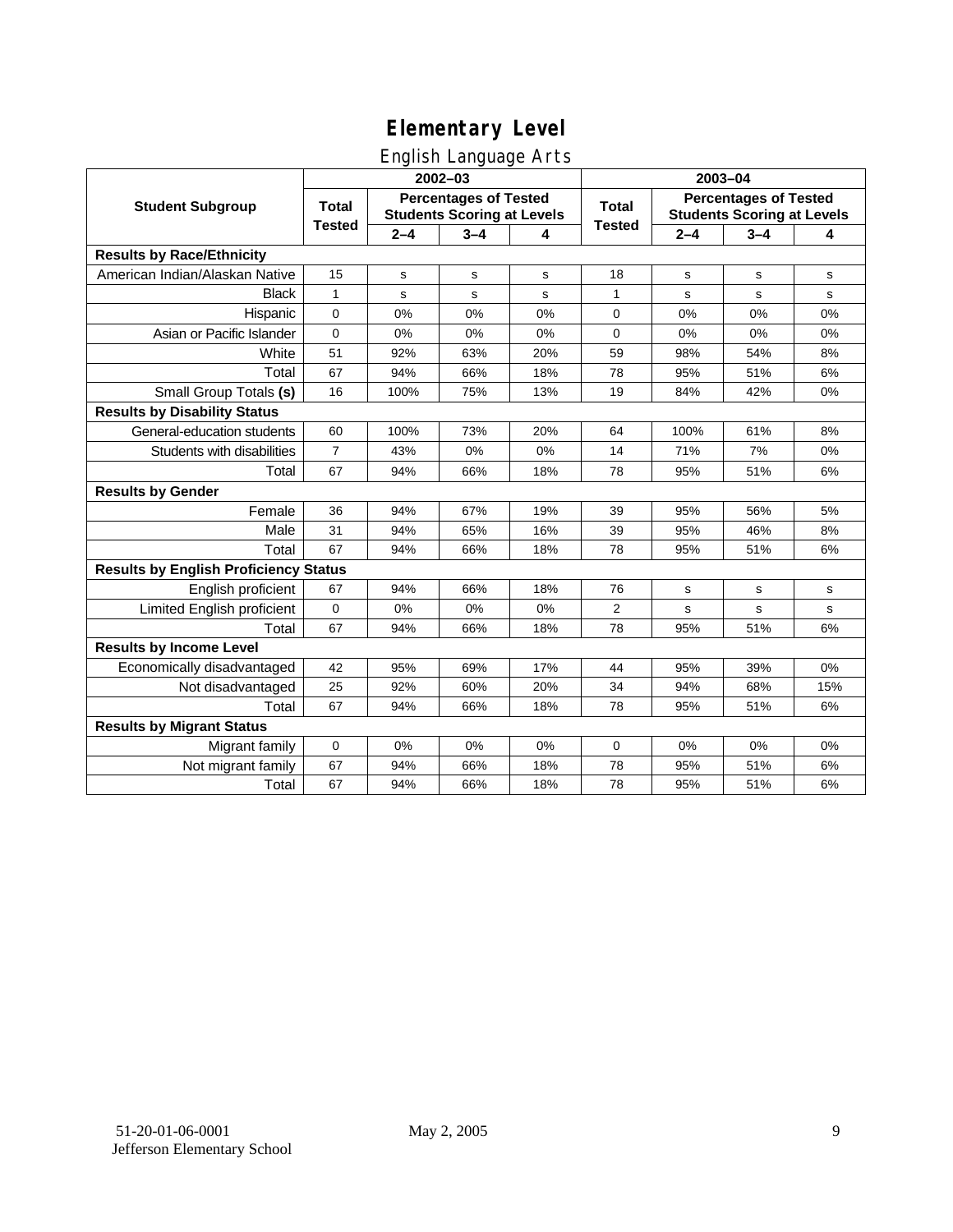### Mathematics

|                                              |                                                                                   |         | 2002-03     |             | 2003-04                                                           |             |             |     |  |
|----------------------------------------------|-----------------------------------------------------------------------------------|---------|-------------|-------------|-------------------------------------------------------------------|-------------|-------------|-----|--|
| <b>Student Subgroup</b>                      | <b>Percentages of Tested</b><br><b>Total</b><br><b>Students Scoring at Levels</b> |         |             | Total       | <b>Percentages of Tested</b><br><b>Students Scoring at Levels</b> |             |             |     |  |
|                                              | <b>Tested</b>                                                                     | $2 - 4$ | $3 - 4$     | 4           | <b>Tested</b>                                                     | $2 - 4$     | $3 - 4$     | 4   |  |
| <b>Results by Race/Ethnicity</b>             |                                                                                   |         |             |             |                                                                   |             |             |     |  |
| American Indian/Alaskan Native               | 17                                                                                | s       | s           | s           | 18                                                                | s           | s           | s   |  |
| <b>Black</b>                                 | 1                                                                                 | s       | s           | s           | 1                                                                 | s           | s           | s   |  |
| Hispanic                                     | $\Omega$                                                                          | 0%      | 0%          | 0%          | 0                                                                 | 0%          | 0%          | 0%  |  |
| Asian or Pacific Islander                    | $\mathbf{0}$                                                                      | 0%      | 0%          | 0%          | 0                                                                 | 0%          | 0%          | 0%  |  |
| White                                        | 51                                                                                | 96%     | 80%         | 27%         | 58                                                                | 98%         | 93%         | 17% |  |
| Total                                        | 69                                                                                | 97%     | 81%         | 23%         | 77                                                                | 99%         | 88%         | 16% |  |
| Small Group Totals (s)                       | 18                                                                                | 100%    | 83%         | 11%         | 19                                                                | 100%        | 74%         | 11% |  |
| <b>Results by Disability Status</b>          |                                                                                   |         |             |             |                                                                   |             |             |     |  |
| General-education students                   | 62                                                                                | 100%    | 90%         | 26%         | 63                                                                | 100%        | 94%         | 19% |  |
| Students with disabilities                   | $\overline{7}$                                                                    | 71%     | 0%          | 0%          | 14                                                                | 93%         | 64%         | 0%  |  |
| Total                                        | 69                                                                                | 97%     | 81%         | 23%         | 77                                                                | 99%         | 88%         | 16% |  |
| <b>Results by Gender</b>                     |                                                                                   |         |             |             |                                                                   |             |             |     |  |
| Female                                       | 38                                                                                | 95%     | 79%         | 16%         | 39                                                                | 100%        | 92%         | 10% |  |
| Male                                         | 31                                                                                | 100%    | 84%         | 32%         | 38                                                                | 97%         | 84%         | 21% |  |
| Total                                        | 69                                                                                | 97%     | 81%         | 23%         | 77                                                                | 99%         | 88%         | 16% |  |
| <b>Results by English Proficiency Status</b> |                                                                                   |         |             |             |                                                                   |             |             |     |  |
| English proficient                           | 67                                                                                | s       | $\mathbf s$ | $\mathbf s$ | 75                                                                | $\mathbf s$ | $\mathbf s$ | s   |  |
| Limited English proficient                   | $\overline{2}$                                                                    | s       | s           | s           | $\overline{2}$                                                    | s           | s           | s   |  |
| Total                                        | 69                                                                                | 97%     | 81%         | 23%         | 77                                                                | 99%         | 88%         | 16% |  |
| <b>Results by Income Level</b>               |                                                                                   |         |             |             |                                                                   |             |             |     |  |
| Economically disadvantaged                   | 44                                                                                | 100%    | 77%         | 20%         | 43                                                                | 98%         | 88%         | 7%  |  |
| Not disadvantaged                            | 25                                                                                | 92%     | 88%         | 28%         | 34                                                                | 100%        | 88%         | 26% |  |
| Total                                        | 69                                                                                | 97%     | 81%         | 23%         | 77                                                                | 99%         | 88%         | 16% |  |
| <b>Results by Migrant Status</b>             |                                                                                   |         |             |             |                                                                   |             |             |     |  |
| Migrant family                               | 0                                                                                 | 0%      | 0%          | 0%          | 0                                                                 | 0%          | 0%          | 0%  |  |
| Not migrant family                           | 69                                                                                | 97%     | 81%         | 23%         | 77                                                                | 99%         | 88%         | 16% |  |
| Total                                        | 69                                                                                | 97%     | 81%         | 23%         | 77                                                                | 99%         | 88%         | 16% |  |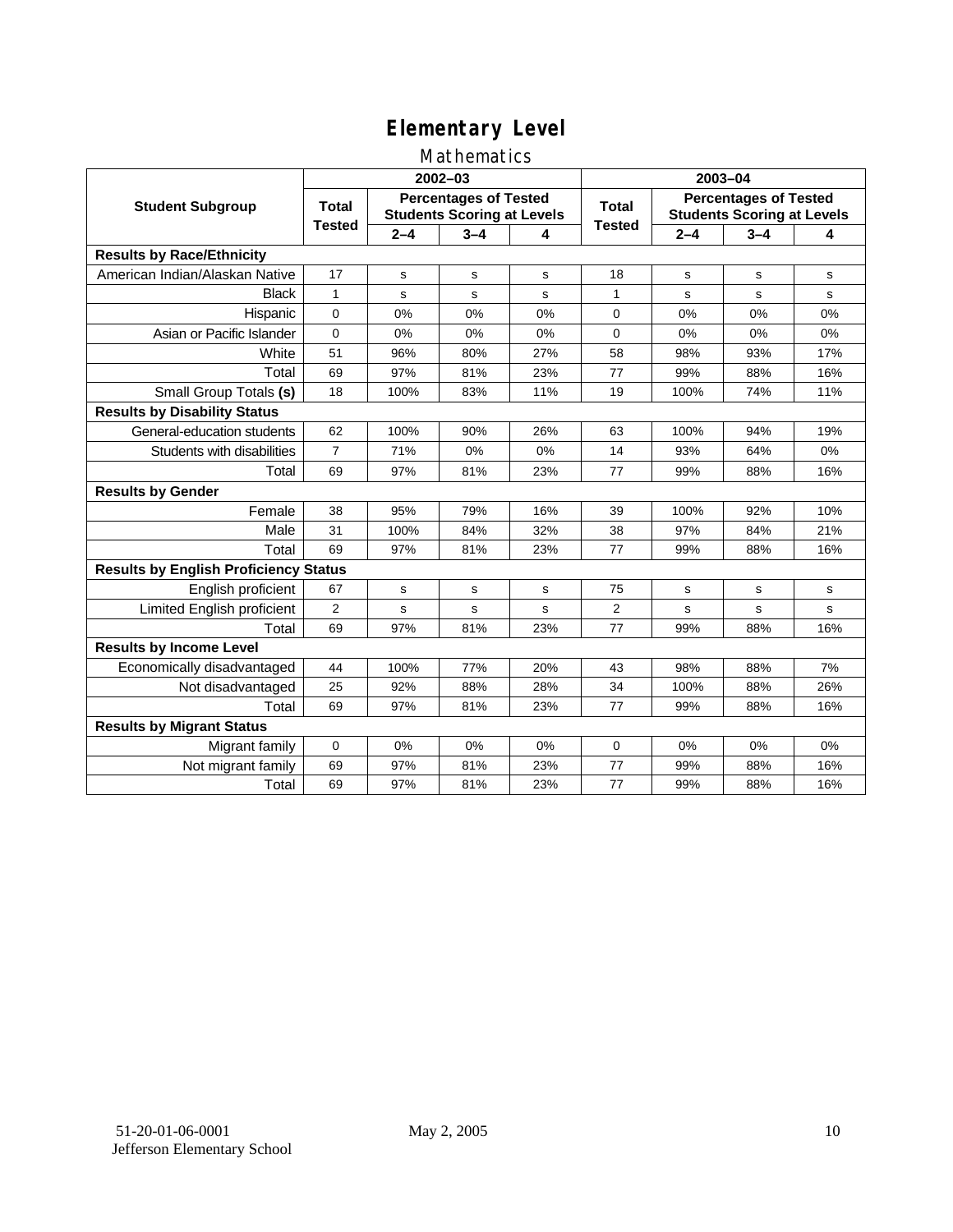#### Science\*

|                                              | 2003-04                |                                                                   |         |     |  |  |  |  |
|----------------------------------------------|------------------------|-------------------------------------------------------------------|---------|-----|--|--|--|--|
| <b>Student Subgroup</b>                      | <b>Total</b><br>Tested | <b>Percentages of Tested</b><br><b>Students Scoring at Levels</b> |         |     |  |  |  |  |
|                                              |                        | $2 - 4$                                                           | $3 - 4$ | 4   |  |  |  |  |
| <b>Results by Race/Ethnicity</b>             |                        |                                                                   |         |     |  |  |  |  |
| American Indian/Alaskan Native               | 17                     | S                                                                 | s       | s   |  |  |  |  |
| Black                                        | 1                      | S                                                                 | s       | s   |  |  |  |  |
| Hispanic                                     | $\overline{0}$         | 0%                                                                | 0%      | 0%  |  |  |  |  |
| Asian or Pacific Islander                    | 0                      | 0%<br>0%                                                          |         | 0%  |  |  |  |  |
| White                                        | 59                     | 100%                                                              | 90%     | 37% |  |  |  |  |
| Total                                        | 77                     | 100%                                                              | 90%     | 34% |  |  |  |  |
| Small Group Totals (s)                       | 18                     | 100%                                                              | 89%     | 22% |  |  |  |  |
| <b>Results by Disability Status</b>          |                        |                                                                   |         |     |  |  |  |  |
| General-education students                   | 63                     | 100%                                                              |         | 35% |  |  |  |  |
| Students with disabilities                   | 14                     | 100%                                                              | 71%     | 29% |  |  |  |  |
| Total                                        | 77                     | 100%                                                              | 90%     | 34% |  |  |  |  |
| <b>Results by Gender</b>                     |                        |                                                                   |         |     |  |  |  |  |
| Female                                       | 39                     | 100%                                                              | 90%     | 28% |  |  |  |  |
| Male                                         | 38                     | 100%                                                              | 89%     | 39% |  |  |  |  |
| Total                                        | 77                     | 100%                                                              | 90%     | 34% |  |  |  |  |
| <b>Results by English Proficiency Status</b> |                        |                                                                   |         |     |  |  |  |  |
| English proficient                           | 75                     | s                                                                 | s       | s   |  |  |  |  |
| Limited English proficient                   | $\overline{2}$         | S                                                                 | s       | s   |  |  |  |  |
| Total                                        | 77                     | 100%                                                              | 90%     | 34% |  |  |  |  |
| <b>Results by Income Level</b>               |                        |                                                                   |         |     |  |  |  |  |
| Economically disadvantaged                   | 44                     | 100%                                                              | 84%     | 25% |  |  |  |  |
| Not disadvantaged                            | 33                     | 100%                                                              | 97%     | 45% |  |  |  |  |
| Total                                        | 77                     | 100%                                                              | 90%     | 34% |  |  |  |  |
| <b>Results by Migrant Status</b>             |                        |                                                                   |         |     |  |  |  |  |
| Migrant family                               | $\Omega$               | 0%                                                                | 0%      | 0%  |  |  |  |  |
| Not migrant family                           | 77                     | 100%                                                              | 90%     | 34% |  |  |  |  |
| Total                                        | 77                     | 100%                                                              | 90%     | 34% |  |  |  |  |

\*Only one year of data is shown because a new assessment in elementary-level science was administered for the first time in 2003–04.